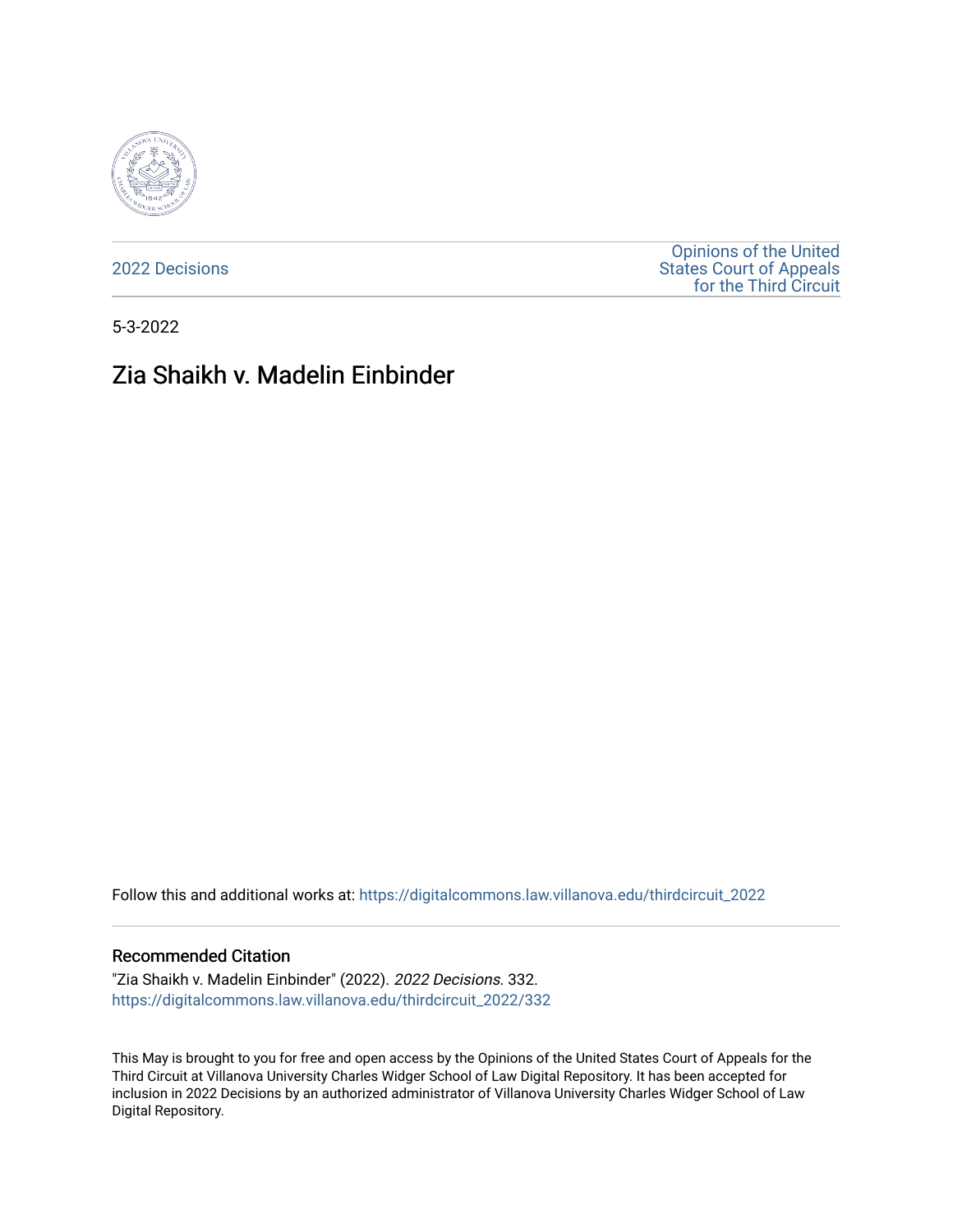#### **NOT PRECEDENTIAL**

### UNITED STATES COURT OF APPEALS FOR THE THIRD CIRCUIT

\_\_\_\_\_\_\_\_\_\_\_

No. 21-3115 \_\_\_\_\_\_\_\_\_\_

## ZIA SHAIKH, Appellant

v.

MADELINE EINBINDER, J.S.C.; MARLENE L. FORD, A.J.S.C.; JOHN S. DORAN, J.S.C.; FRANCIS HODGSON, J.S.C.; LISA P. THORTON, A.J.S.C.; DEBORAH H. SCHRON

\_\_\_\_\_\_\_\_\_\_\_\_\_\_\_\_\_\_\_\_\_\_\_\_\_\_\_\_\_\_\_\_\_\_\_\_

On Appeal from the United States District Court for the District of New Jersey (D.C. Civil Action No. 20-cv-02540) District Judge: Honorable Zahid N. Quraishi

\_\_\_\_\_\_\_\_\_\_\_\_\_\_\_\_\_\_\_\_\_\_\_\_\_\_\_\_\_\_\_\_\_\_\_\_

Submitted Pursuant to Third Circuit LAR 34.1(a) April 14, 2022 Before: RESTREPO, PHIPPS, and COWEN,<sup>\*</sup> Circuit Judges

(Opinion filed: May 3, 2022)

<sup>\*</sup> The Honorable Robert E. Cowen assumed inactive status on April 1, 2022, after the argument and conference in this case, but before the filing of the opinion. This opinion is filed by a quorum of the panel pursuant to 28 U.S.C. § 46(d) and Third Circuit I.O.P. Chapter 12.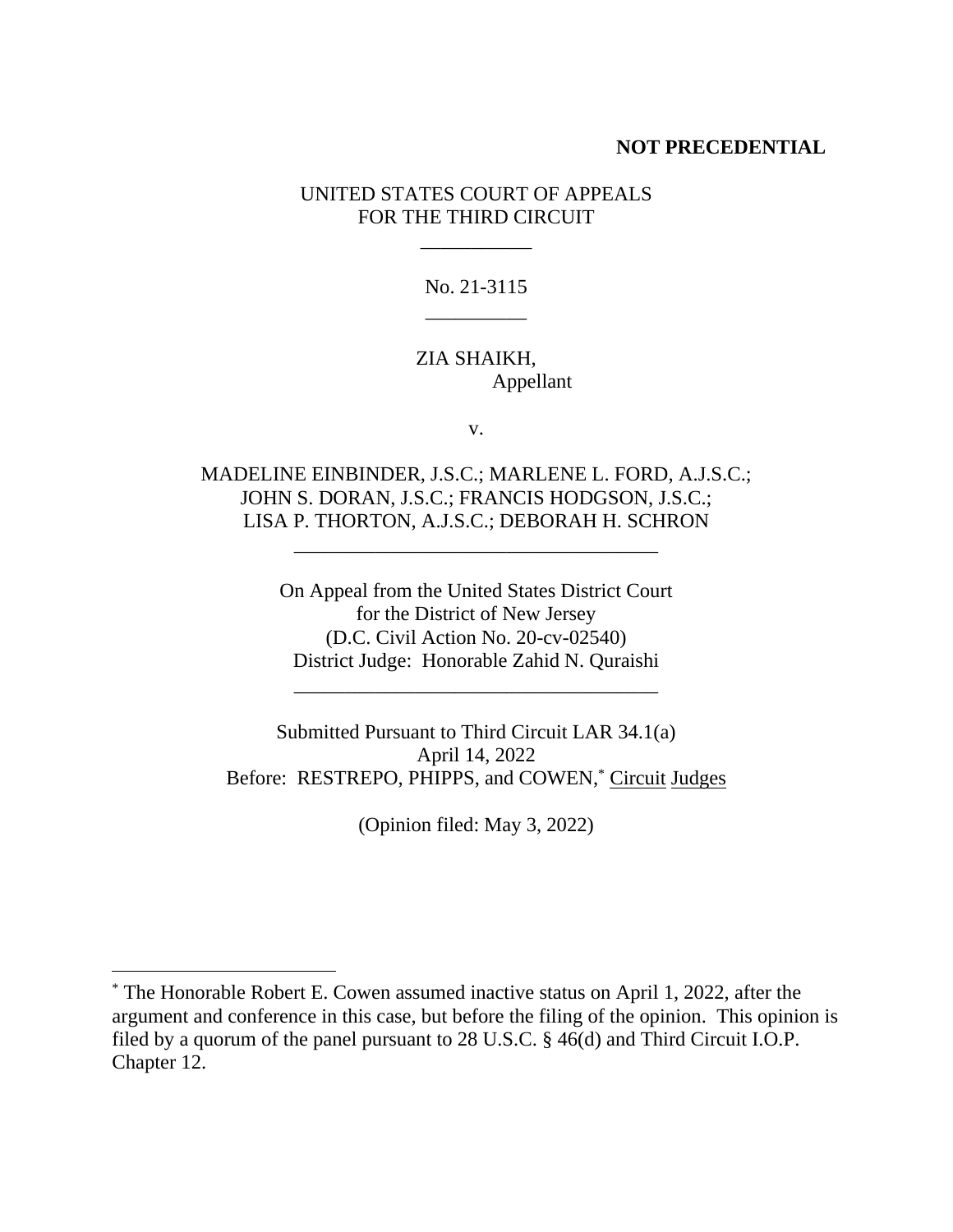## OPINION\* \_\_\_\_\_\_\_\_\_\_\_

\_\_\_\_\_\_\_\_\_\_\_

#### PER CURIAM

Zia Shaikh appeals the District Court's order dismissing his second amended complaint and denying his motion for a preliminary injunction. For the reasons below, we will affirm the District Court's order.

In July 2020, Shaikh filed a complaint, alleging that his rights were violated by the decisions of several state court judges in his family court proceedings. Because Shaikh was proceeding in forma pauperis, the District Court screened the complaint before service on the defendants pursuant to 28 U.S.C. § 1915(e)(2)(B). It determined that the defendants were entitled to judicial immunity, dismissed the complaint, and denied Shaikh's request for a preliminary injunction. It gave him the opportunity to file an amended complaint that cured the original complaint's deficiencies. After Shaikh filed an amended complaint, the District Court again screened and dismissed it, concluding that he had not cured the deficiencies. It gave Shaikh one final opportunity to amend his complaint.

Shaikh filed a second amended complaint, noting that he would only be discussing the "non-judicial and criminal actions" by the defendant judges. He then repeated many

<sup>\*</sup> This disposition is not an opinion of the full Court and pursuant to I.O.P. 5.7 does not constitute binding precedent.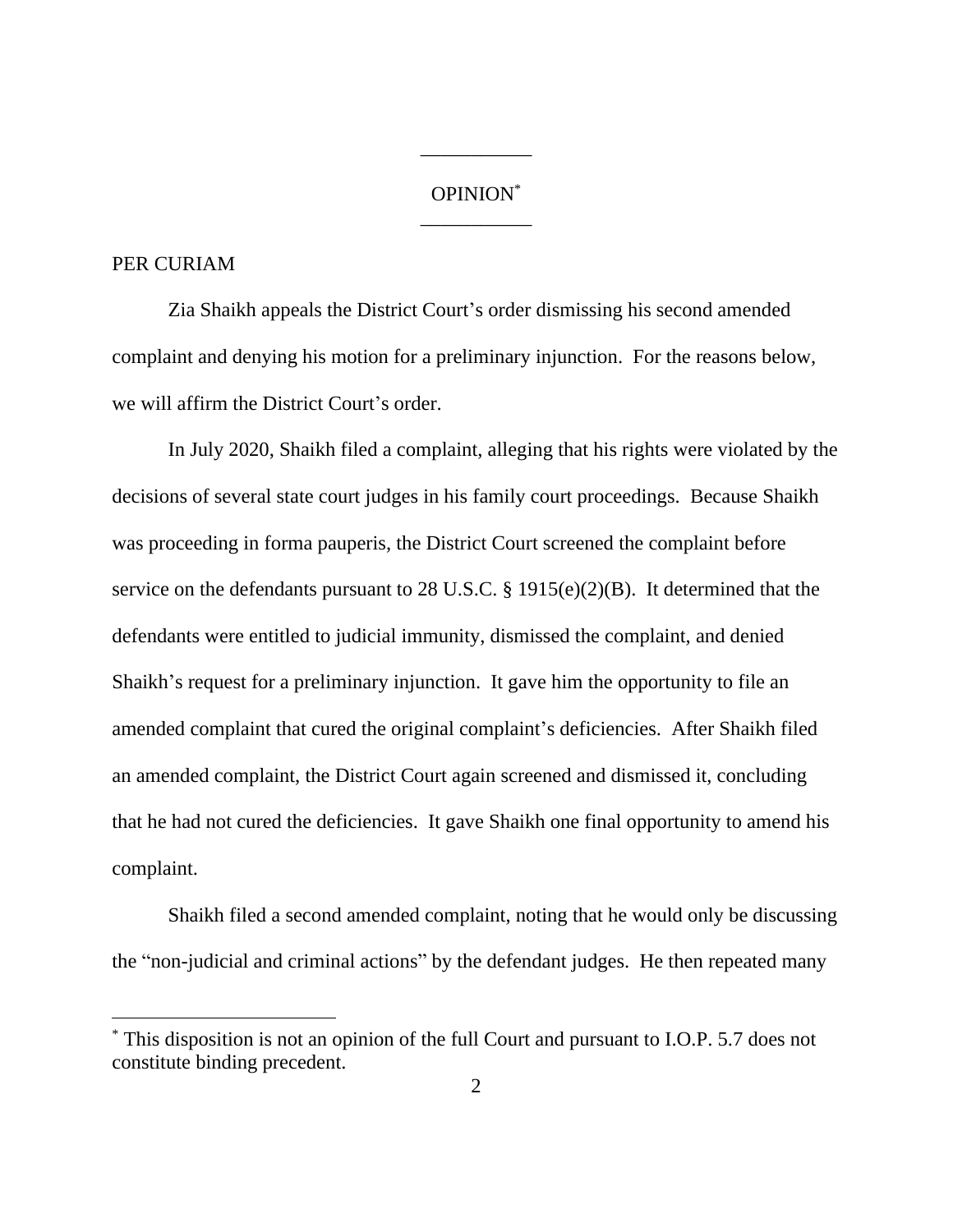of the allegations from the original and amended complaints. The District Court screened the second amended complaint and dismissed it, concluding that Shaikh had again failed to cure the deficiencies in his claims against the judicial defendants. It denied Shaikh's request for a preliminary injunction as moot. Shaikh filed a timely notice of appeal. †

In his brief, Shaikh argues that the judicial defendants were not entitled to immunity because their actions fall within the exceptions set forth in Mireles v. Waco, 502 U.S. 9 (1991). In Mireles, the Supreme Court held that judges do not have immunity for "nonjudicial actions" or "actions taken in the complete absence of all jurisdiction." Id. at 11-12. We agree with the District Court that neither exception applies here and that the defendants were entitled to judicial immunity. See Stump v. Sparkman, 435 U.S. 349, 355–56 (1978) (judges not civilly liable for judicial acts); Azubuko v. Royal, 443 F.3d 302, 303 (3d Cir. 2006) (per curiam). The actions Shaikh challenges in his second amended complaint were taken by the defendant judges in their judicial capacity and not in the complete absence of jurisdiction.

Shaikh also contends that the District Court dismissed his second amended complaint prematurely before the defendants raised the defense of judicial immunity. However, because Shaikh proceeded in forma pauperis, the District Court properly screened and dismissed his second amended complaint before service pursuant to 28

<sup>†</sup> We have jurisdiction pursuant to 28 U.S.C. § 1291.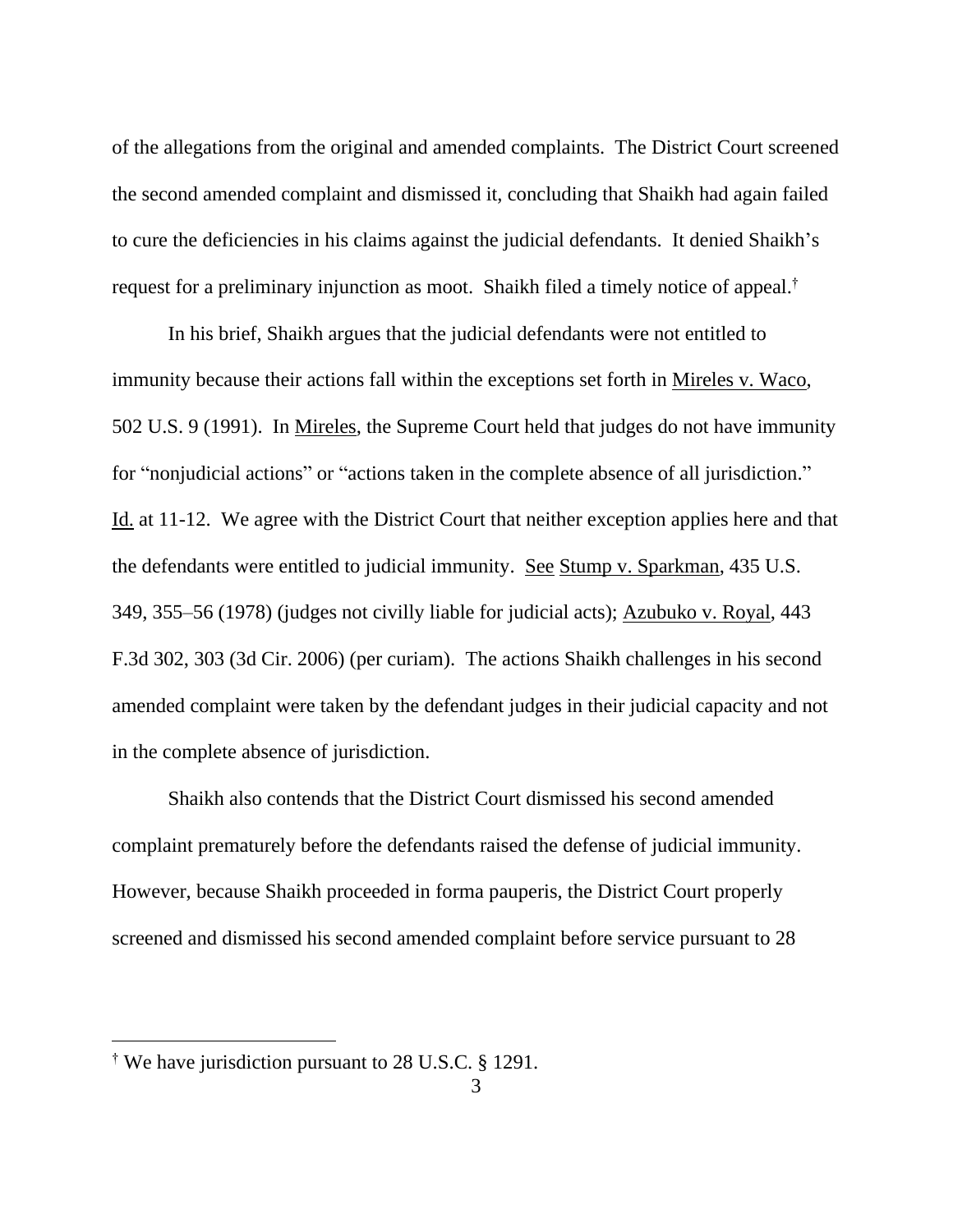U.S.C. § 1915(e)(2)(B)(iii) (requiring the District Court to dismiss cases that seek monetary relief against a defendant who is immune).

Finally, Shaikh argues that he will suffer irreparable harm without a preliminary injunction but does not specify what injunctive relief he is requesting or explain why he is entitled to such relief. A passing reference is not sufficient to raise an issue. Laborers' Int'l Union of N. Am., AFL-CIO v. Foster Wheeler Corp., 26 F.3d 375, 398 (3d Cir. 1994); see Kost v. Kozakiewicz, 1 F.3d 176, 182 (3d Cir. 1993) ("[A]ppellants are required to set forth the issues raised on appeal and to present an argument in support of those issues in their opening brief."). Even with the liberal pleading standards afforded to pro se litigants, see Haines v. Kerner, 404 U.S. 519, 520 (1972) (per curiam), Shaikh's brief is not sufficient. See Barna v. Bd. of Sch. Dirs. of Panther Valley Sch. Dist., 877 F.3d 136, 145-46 (3d Cir. 2017) ("[W]e have consistently refused to consider illdeveloped arguments or those not properly raised and discussed in the appellate briefing."). Moreover, because the relief sought by Shaikh in the District Court does not concern actions by the defendants taken outside of their judicial capacity ‡ and Shaikh has not alleged that a declaratory decree was violated or that declaratory relief is unavailable, his claims for injunctive relief are barred. See 42 U.S.C. § 1983 (providing that

<sup>‡</sup> In the District Court, Shaikh requested that the District Court (1) vacate a bench warrant against him for failure to pay child support; (2) dismiss the case against him for child support arrears because he is purportedly exempt as an independent business owner; and (3) give him custody of his children pursuant to a "jury verdict" from an online company in Arizona.